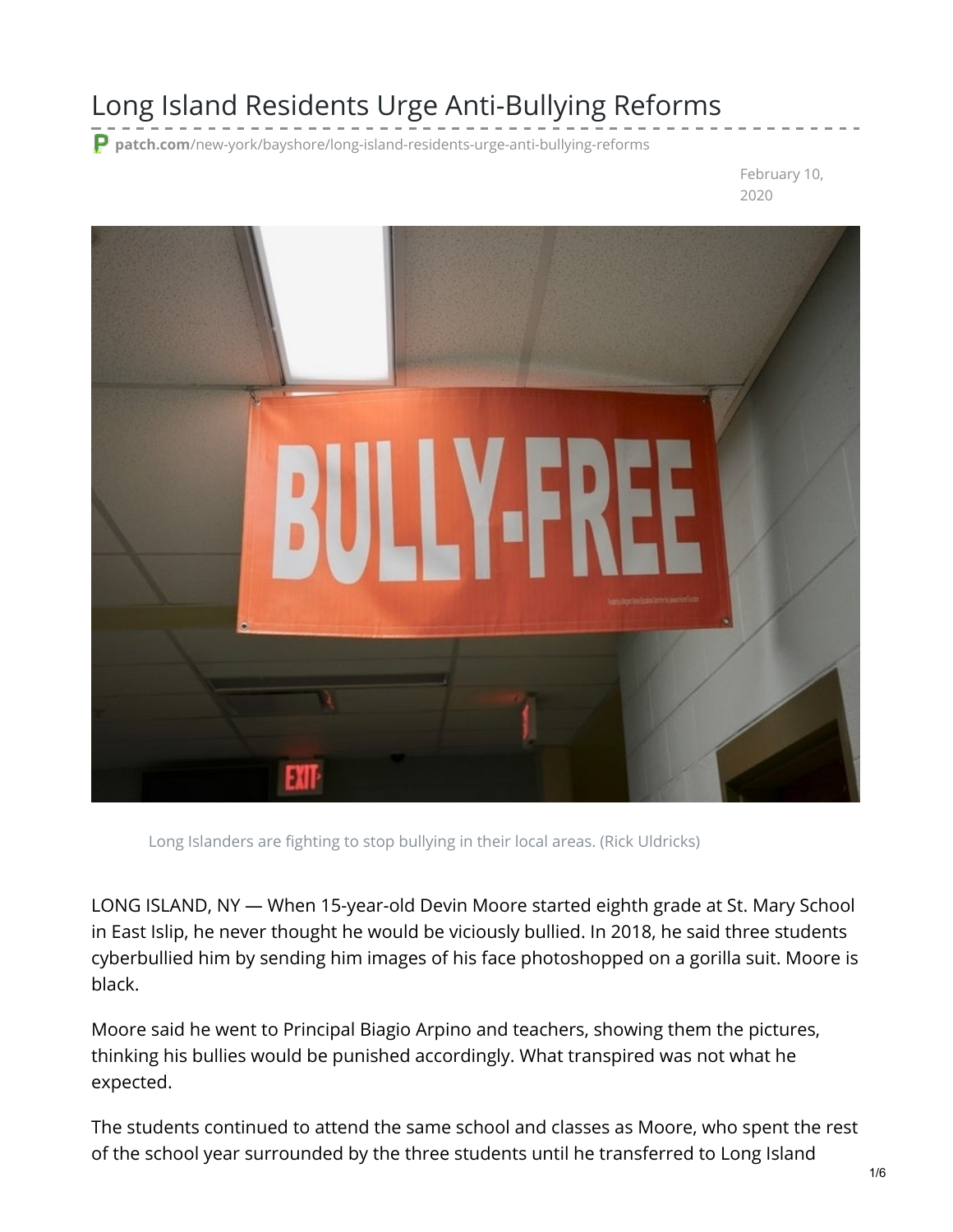Lutheran Middle/High School in Brookville, he said.

"It's not right that I had to go back to class and be punished for their actions," Moore told Patch. "It's not right that I had to go back every day and think they were going to hurt me."

After the bullying, Moore filed a federal lawsuit against the school, Arpino and the students. In this lawsuit, Moore's lawyer claimed the students used the app Discord, which provides free voice and text chat for gamers, to bully Moore using avatars and fake names. Through the app, Moore received racist images including one that stated that "Black People Are Not Functioning Members of Society," the lawsuit claims.

## [Subscribe](https://patch.com/)

Moore also said he received a photo of a rope with the caption "Man Dies After Killing Himself" underneath and a picture of a KKK member. In another photo, Moore said his face was also photoshopped into images portraying him with a gun to his head and one as a Nazi soldier. The lawsuit claims that the school refused to address the issue in order to protect its reputation as an institution that follows Christian values.

As of January, the lawsuit is still moving forward, according to Moore. He said the case is in the discovery phase and the next court date is set for February.

Moore's story is not an unusual one for many American students. Traditional bullying, defined as aggravated harassment where someone is made to feel like less than a person on more than one occasion, has been a problem for many years now. According to a 2017 report by the National Center for Education, 20 percent of middle and high school students ages 12 to 18 reported being bullied at school during the year. In addition, 41 percent of the students who reported being bullied said they thought it would happen again.

The age of social media, which has led to a new form of bullying, cyberbullying, which is exactly what Moore experienced. According to the book, "International Perspectives on Cyberbullying: Prevalence, Risk Factors and Interventions" published in 2018 by Palgrave Macmillan, cyberbullying is defined as a critical public health concern. The research cited an online survey among 1,501 regular internet users between 10 and 17 years old which found that 19 percent of teens were involved in online aggression in the past year with 12 percent reported being perpetrators; four percent were victims or targets; and three percent were both perpetrator and targets.

In 2013, the New York State Education Department put into effect the Dignity for All Students Act, which put the responsibility on the schools to report incidents of bullying to the state. In addition, under the law all students are given the right to have a safe and supportive environment not just on school grounds, but on the school bus and at school functions as well.

Joe Salamone, founder of a local nonprofit the Long Island Coalition Against Bullying, said in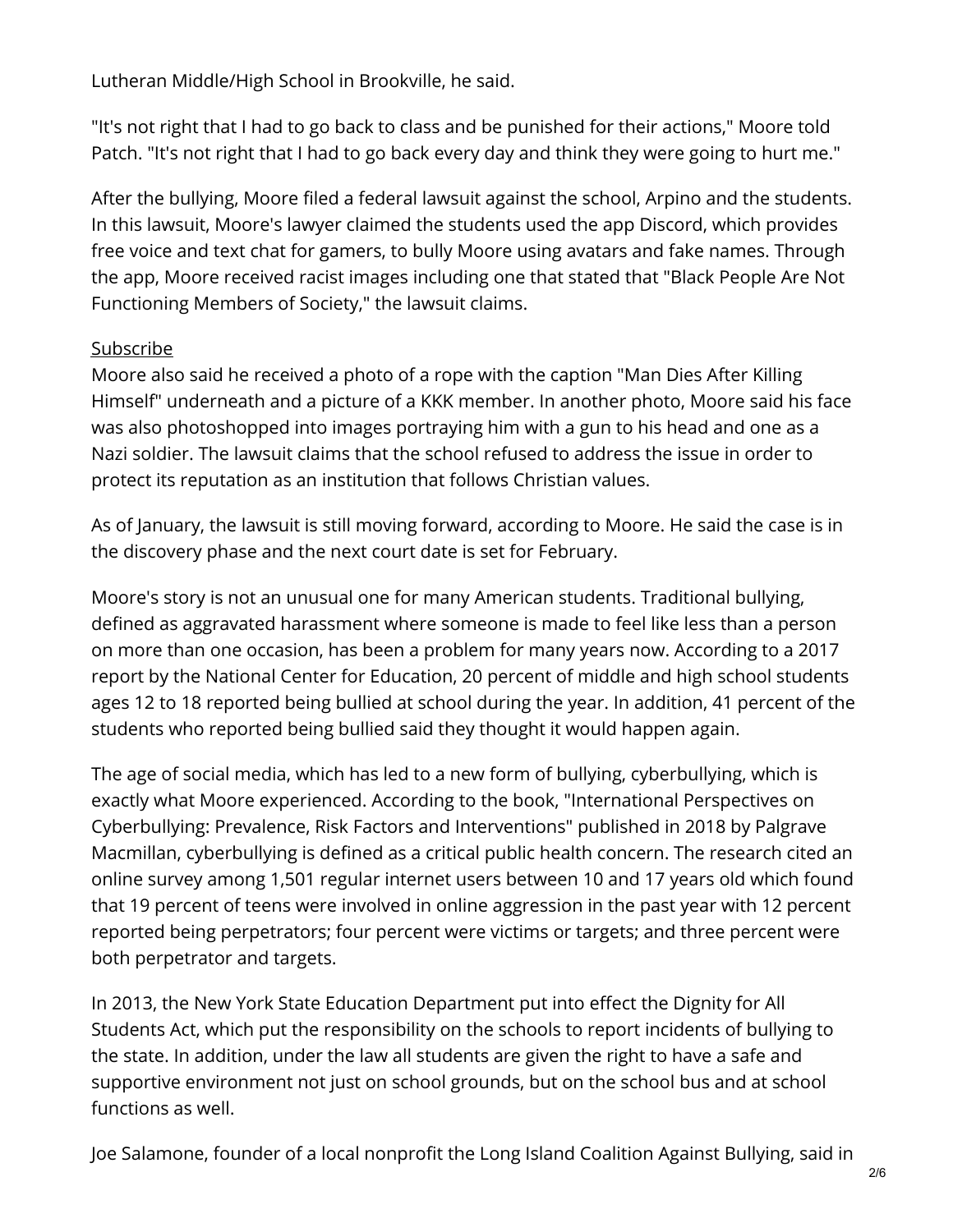his experience, about 90 percent of the people who called the group since it began in 2013 reported bullying on social media.



## **Reports of cyberbullying**



For Moore, he had to endure the cyberbullying for the whole school year, until he switched to schools in the 9th grade in September 2018. So far, he has not experienced the same issues of bullying in his new school. However, since then Moore has been working to help turn his past experience into something positive. He started an anti-bullying organization, #Racetospeakup, helped to start an anti-bullying task force and has been working with officials to pass a state law that would hold New York schools accountable for bullying experiences.

Moore's proposed legislation would require schools to hold mandatory anti-bullying courses for both the teachers and the students. Moore feels passionate about the law because he feels it could have helped him in his situation. Suffolk County Presiding Officer DuWayne Gregory made anti-bullying part of his platform after hearing Moore's story. The two worked together to create the anti-bullying task force, which is the only one in Suffolk County to be comprised of only teenagers. He is also supporting Moore with his law proposed earlier this year. Moore, who has received over 1,300 signatures out of 1,500 needed on his [petition](https://www.change.org/p/ny-state-senate-monica-r-martinez-racetospeakup-let-s-get-this-bullying-law-passed) to get the law passed, has been meeting with other assembly members and senators who recommended he go to Albany to speak to the senate. It is still unknown when his law will be passed.

"It will take time but it's possible," he said. "I want to get this law passed to help as many kids as I can."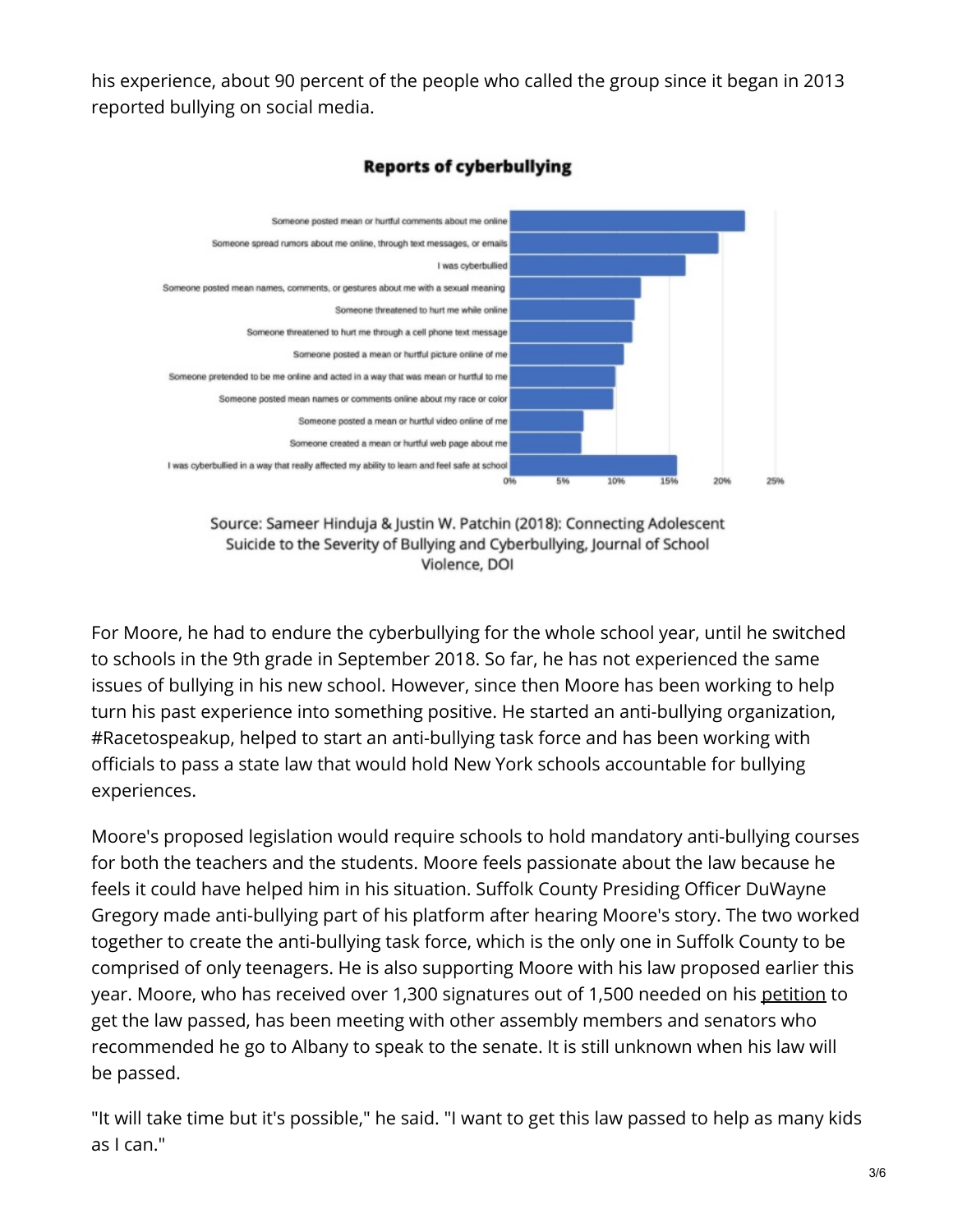Moore isn't the only Long Islander trying to fight this bullying issue.

Salamone was bullied nearly all of his time at Robert Frost Middle School in Deer Park and all through his time at Deer Park High School. It got to a point where he tried to commit suicide in the 9th grade until he met a teacher, Kristen Wallace, who unknowingly thwarted his plan.

"In my personal experience when I was going through the height of it, I never really wanted to go out, I became very angry and moody there were definitely changes in my personality," he said.

But it wasn't just his own bullying experience that sparked his interest in wanting to help others. He was inspired to find a way to help other bullying victims after witnessing a special needs person being openly mocked and harassed by a group of kids in the waiting room of Good Samaritan Medical Hospital in West Islip in April 2013.

"I sat there and I thought 'if this type of thing can happen with an audience of people watching, then that means that something needs to be done," he said.

This led to him starting his non-profit, the Long Island Coalition Against Bullying, just five months later. His organization works to create bully-free communities on Long Island through education, increased awareness and therapy. Salamone's team of 20 staff members, made up of volunteer pediatric residents of Cohen Children's Medical Center, work to provide several different resources.

People can either call the group or report incidents of bullying directly through their website to receive a response from a member, who is trained in emotional connection and empathetic listening. In addition, through the group residents can request a "smile package" to send to a bullying victim which can be customized with their favorite things. The group also refers and, in some cases, even pays for kids and families to seek private counseling for up to five sessions close to home, no matter what insurance they have.

"When you are working directly with families like that, you are listening to what the particular struggle is," Salamone said. "In some cases, there is a real bullying incident and in other cases sometimes it's a lack of education about what bullying is and what it is not."

But what can be done when these resources don't work?

Neal Goldstein, an attorney at Goldstein and Bashnera said he's worked on more than a dozen cases. He receives about 25 calls a month from Long Island parents reporting bullying.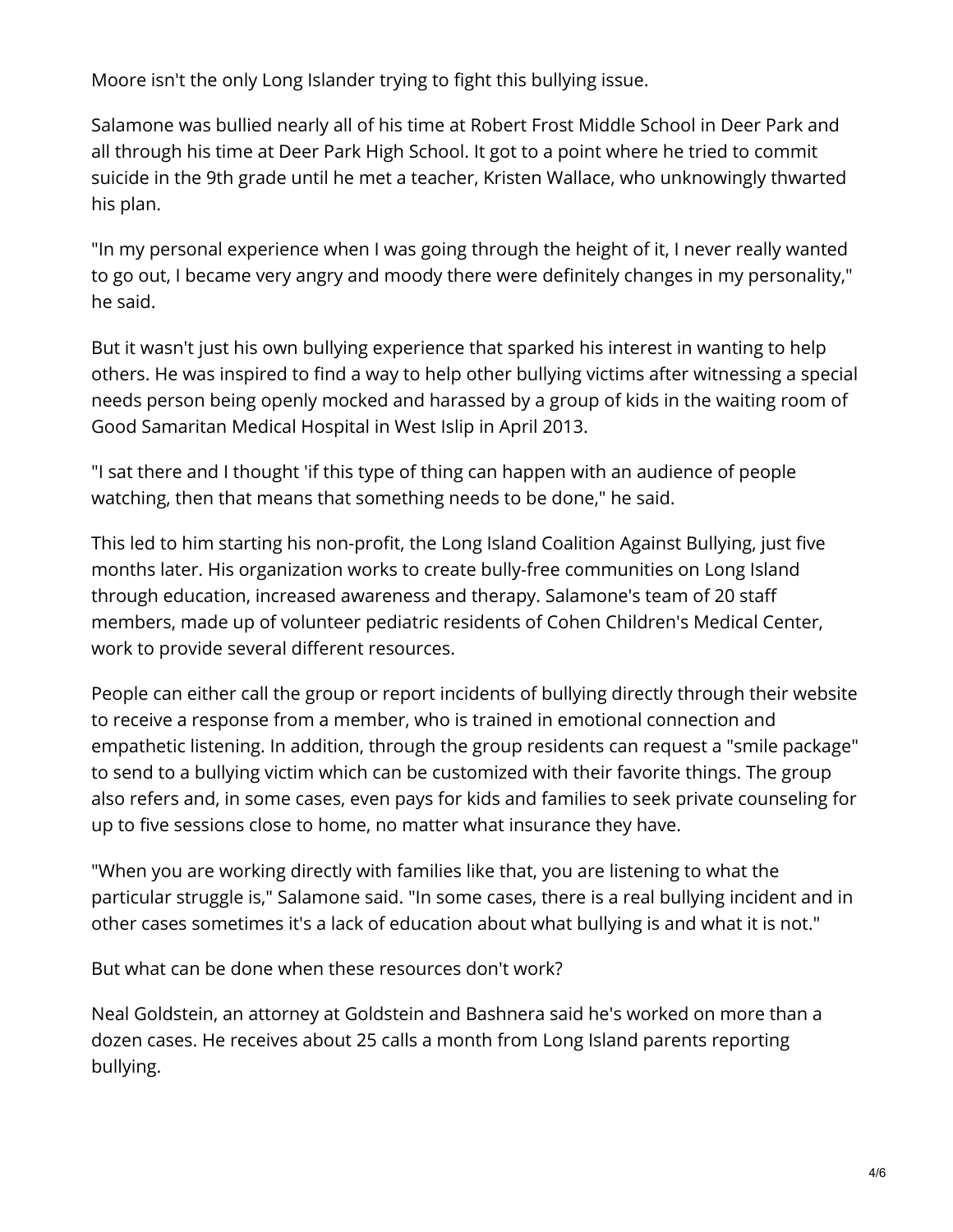The biggest case Goldstein took on dates back to 2017. Goldstein represented then 16-yearold Austin Schneiderman, who filed a lawsuit against the Farmingdale School District after attempting to commit suicide after enduring bullying for three years while attending Welden Howitt Middle School.

"I found this young man incredibly articulate and genuine about what had occurred to him. His parents were also extremely credible and quite detailed about all the efforts they made to get the school to do something to stop the abuse Austin was going through," Goldstein said. "For me it was one of those moments when regardless of the ultimate settlement action had to be taken to help this family gain control over this situation."

Despite the fact that Schneiderman was being verbally and physically attacked on the school bus daily, once even describing his bullying in a journal entry assignment for class, school officials did nothing.

"We all understand that schools can't guarantee 100 percent safety, 100 percent of the time," Goldstein said. "But schools are supposed to be safe. When a bullying incident occurs it's incumbent upon school officials to have an open line of communication without. That seems to be an area where schools will often fail."

When her daughter was being bullied, Deer Park resident Catherine Corella said a "red flag" she noticed was when her daughter didn't want to ride the bus. The best advice Corella shares with parents who have a child going through bullying is she suggests all parents be extremely involved with their kid's schools.

She also said to check your children's phones. She regularly goes through her 13-year-old daughter's phone and social media accounts.

"All these kids under 18, unless they are buying their own phones, they don't need privacy," she said.